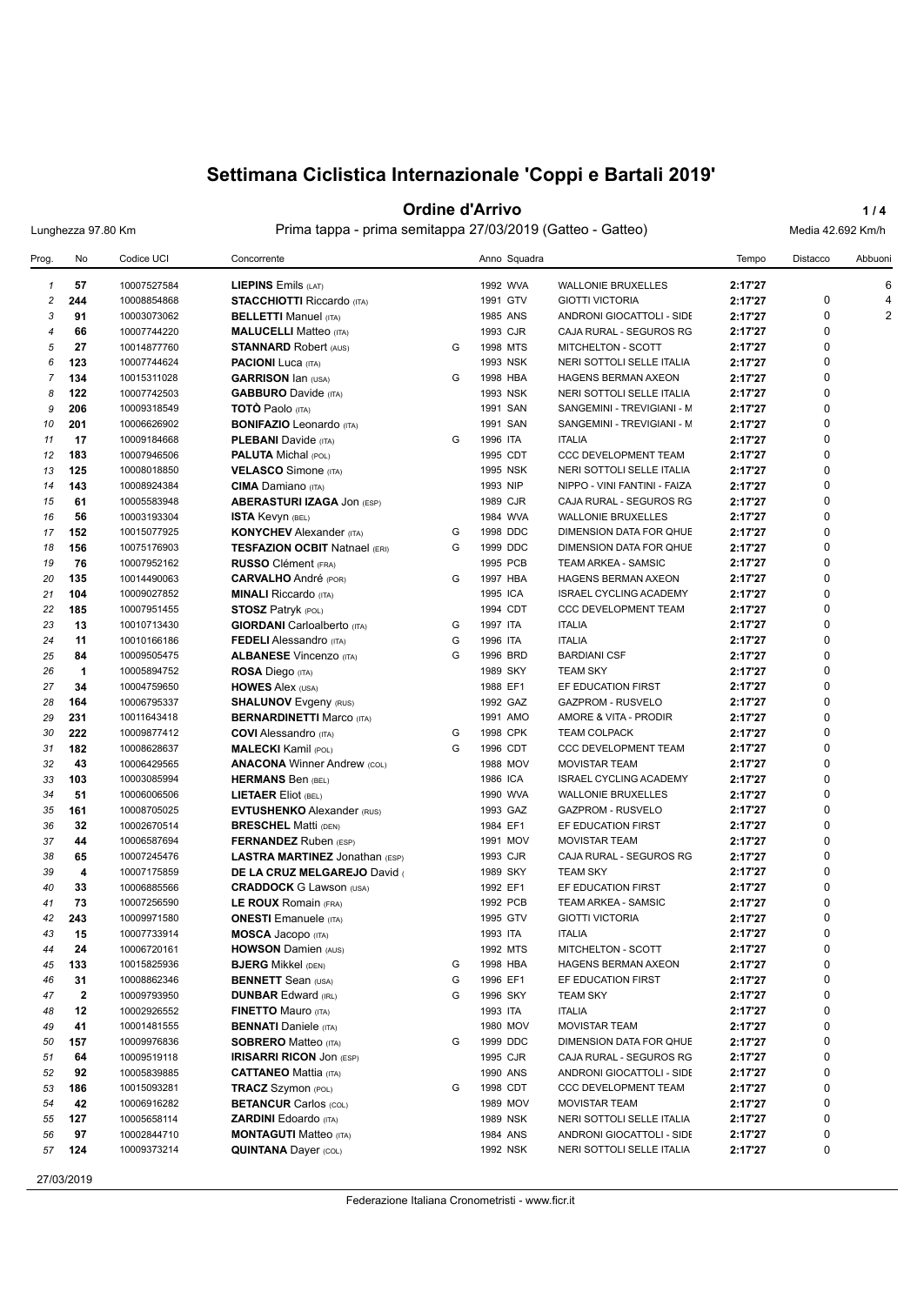### **Ordine d'Arrivo** 2/4

Lunghezza 97.80 Km Prima tappa - prima semitappa 27/03/2019 (Gatteo - Gatteo) Media 42.692 Km/h

| Prog. | No  | Codice UCI  | Concorrente                             |   | Anno Squadra |                               | Tempo   | Distacco    | Abbuoni |
|-------|-----|-------------|-----------------------------------------|---|--------------|-------------------------------|---------|-------------|---------|
| 58    | 211 | 10035392553 | <b>CASTAÑO MUÑOZ</b> Sebastian Alexa    | G | 1997 BHP     | BELTRAMITSA HOPPLA' PETI      | 2:17'27 | 0           |         |
| 59    | 26  | 10074756971 | <b>SCHULTZ Nicholas (AUS)</b>           |   | 1994 MTS     | <b>MITCHELTON - SCOTT</b>     | 2:17'27 | 0           |         |
| 60    | 46  | 10006564860 | <b>SEPULVEDA Eduardo (ARG)</b>          |   | 1991 MOV     | <b>MOVISTAR TEAM</b>          | 2:17'27 | 0           |         |
| 61    | 141 | 10010085859 | <b>BAGIOLI Nicola (ITA)</b>             |   | 1995 NIP     | NIPPO - VINI FANTINI - FAIZA  | 2:17'27 | 0           |         |
| 62    | 23  | 10003299293 | <b>BOOKWALTER Brent (USA)</b>           |   | 1984 MTS     | MITCHELTON - SCOTT            | 2:17'27 | $\mathbf 0$ |         |
| 63    | 21  | 10009497593 | <b>HAMILTON Lucas (AUS)</b>             | G | 1996 MTS     | MITCHELTON - SCOTT            | 2:17'27 | 0           |         |
| 64    | 144 | 10014739940 | <b>BOU COMPANY JOAN (ESP)</b>           | G | 1997 NIP     | NIPPO - VINI FANTINI - FAIZA  | 2:17'27 | 0           |         |
| 65    | 6   | 10006884455 | <b>VAN BAARLE Dylan (NED)</b>           |   | 1992 SKY     | <b>TEAM SKY</b>               | 2:17'27 | $\mathbf 0$ |         |
| 66    | 82  | 10009391503 | <b>CARBONI</b> Giovanni (ITA)           |   | 1995 BRD     | <b>BARDIANI CSF</b>           | 2:17'27 | 0           |         |
| 67    | 95  | 10003200475 | <b>GAVAZZI</b> Francesco (ITA)          |   | 1984 ANS     | ANDRONI GIOCATTOLI - SIDE     | 2:17'27 | 0           |         |
| 68    | 53  | 10010976744 | <b>MORTIER Julien (BEL)</b>             | G | 1997 WVA     | <b>WALLONIE BRUXELLES</b>     | 2:17'27 | $\mathbf 0$ |         |
| 69    | 93  | 10010984020 | FLOREZ LOPEZ Miguel Eduardo (c          | G | 1996 ANS     | ANDRONI GIOCATTOLI - SIDE     | 2:17'27 | $\mathbf 0$ |         |
| 70    | 142 | 10005397224 | <b>CANOLA Marco (ITA)</b>               |   | 1988 NIP     | NIPPO - VINI FANTINI - FAIZA  | 2:17'27 | 0           |         |
| 71    | 225 | 10013100135 | <b>DURANTI Jalel (ITA)</b>              |   | 1994 CPK     | <b>TEAM COLPACK</b>           | 2:17'27 | $\mathbf 0$ |         |
| 72    | 83  | 10009393523 | <b>ROTA</b> Lorenzo (ITA)               |   | 1995 BRD     | <b>BARDIANI CSF</b>           | 2:17'27 | 0           |         |
| 73    | 45  |             |                                         |   | 1989 MOV     |                               | 2:17'27 | 0           |         |
|       |     | 10006836763 | <b>LANDA MEANA Mikel (ESP)</b>          |   |              | <b>MOVISTAR TEAM</b>          |         | $\mathbf 0$ |         |
| 74    | 96  | 10008912563 | <b>MASNADA Fausto (ITA)</b>             |   | 1993 ANS     | ANDRONI GIOCATTOLI - SIDE     | 2:17'27 | $\mathbf 0$ |         |
| 75    | 171 | 10009873065 | <b>CAÑAVERAL VARGAS Johnatan (C</b>     | G | 1996 CBS     | <b>COLDEPORTES BICICLETAS</b> | 2:17'27 |             |         |
| 76    | 176 | 10008687140 | <b>MUÑOZ PEREZ William David (COL)</b>  |   | 1994 CBS     | COLDEPORTES BICICLETAS        | 2:17'27 | 0           |         |
| 77    | 54  | 10009807387 | <b>PEYSKENS Dimitri (BEL)</b>           |   | 1991 WVA     | <b>WALLONIE BRUXELLES</b>     | 2:17'27 | 0           |         |
| 78    | 212 | 10030626015 | <b>BARONCINI Filippo (ITA)</b>          | G | 2000 BHP     | BELTRAMITSA HOPPLA' PETI      | 2:17'27 | 0           |         |
| 79    | 116 | 10006064504 | <b>QUAADE</b> Rasmus Christian (DEN)    |   | 1990 RIW     | RIWAL READYNEZ CYCLING        | 2:17'27 | 0           |         |
| 80    | 217 | 10029728157 | <b>PESENTI</b> Thomas (ITA)             | G | 1999 BHP     | BELTRAMITSA HOPPLA' PETI      | 2:17'27 | 0           |         |
| 81    | 62  | 10010042615 | <b>AMEZQUETA MORENO Julen (ESP)</b>     |   | 1993 CJR     | CAJA RURAL - SEGUROS RG       | 2:17'27 | 0           |         |
| 82    | 202 | 10009787583 | <b>DI SANTE Antonio (ITA)</b>           |   | 1993 SAN     | SANGEMINI - TREVIGIANI - M    | 2:17'27 | 0           |         |
| 83    | 111 | 10009421411 | <b>ERIKSSON Lucas (SWE)</b>             | G | 1996 RIW     | RIWAL READYNEZ CYCLING        | 2:17'27 | $\mathbf 0$ |         |
| 84    | 166 | 10009728070 | <b>VLASOV</b> Aleksandr (RUS)           | G | 1996 GAZ     | GAZPROM - RUSVELO             | 2:17'27 | 0           |         |
| 85    | 25  | 10004595558 | <b>MEYER Cameron (AUS)</b>              |   | 1988 MTS     | MITCHELTON - SCOTT            | 2:17'27 | 0           |         |
| 86    | 85  | 10010185788 | <b>COVILI</b> Luca (ITA)                | G | 1997 BRD     | <b>BARDIANI CSF</b>           | 2:17'27 | $\mathbf 0$ |         |
| 87    | 16  | 10014972538 | <b>OLDANI</b> Stefano (ITA)             | G | 1998 ITA     | <b>ITALIA</b>                 | 2:17'27 | 0           |         |
| 88    | 81  | 10006467860 | <b>BARBIN</b> Enrico (ITA)              |   | 1990 BRD     | <b>BARDIANI CSF</b>           | 2:17'27 | $\mathbf 0$ |         |
| 89    | 131 | 10010784057 | ALMEIDA JOãO (POR)                      | G | 1998 HBA     | <b>HAGENS BERMAN AXEON</b>    | 2:17'27 | $\mathbf 0$ |         |
| 90    | 132 | 10011108807 | <b>BROWN</b> Jonathan (USA)             | G | 1997 HBA     | HAGENS BERMAN AXEON           | 2:17'27 | 0           |         |
| 91    | 107 | 10007584471 | <b>PERRY</b> Benjamin (CAN)             |   | 1994 ICA     | <b>ISRAEL CYCLING ACADEMY</b> | 2:17'27 | $\pmb{0}$   |         |
| 92    | 126 | 10006903754 | <b>BERTAZZO Liam (ITA)</b>              |   | 1992 NSK     | NERI SOTTOLI SELLE ITALIA     | 2:17'27 | $\mathbf 0$ |         |
| 93    | 63  | 10042286324 | <b>ARANBURU DEBA</b> Alexander (ESP)    |   | 1995 CJR     | CAJA RURAL - SEGUROS RG       | 2:17'27 | 0           |         |
| 94    | 197 | 10010086970 | <b>RAVANELLI</b> Simone (ITA)           |   | 1995 BIC     | <b>BIESSE CARRERA</b>         | 2:17'27 | $\pmb{0}$   |         |
| 95    | 193 | 10014969811 | <b>CONCA Filippo</b> (ITA)              | G | 1998 BIC     | <b>BIESSE CARRERA</b>         | 2:17'27 | $\mathbf 0$ |         |
| 96    | 67  | 10074893478 | <b>MOREIRA</b> Mauricio (URU)           |   | 1995 CJR     | CAJA RURAL - SEGUROS RG       | 2:17'27 | 0           |         |
| 97    | 47  | 10006634780 | <b>PEDRERO</b> Antonio (ESP)            |   | 1991 MOV     | <b>MOVISTAR TEAM</b>          | 2:17'27 | $\pmb{0}$   |         |
| 98    | 55  | 10008638539 | <b>ROBEET Ludovic (BEL)</b>             |   | 1994 WVA     | <b>WALLONIE BRUXELLES</b>     | 2:17'27 | 0           |         |
| 99    | 163 | 10009194772 | <b>KULIKOV Vladislav (RUS)</b>          | G | 1996 GAZ     | <b>GAZPROM - RUSVELO</b>      | 2:17'27 | 0           |         |
| 100   | 101 | 10022516007 | <b>ANDEMESKEL Awet (ERI)</b>            |   | 1992 ICA     | <b>ISRAEL CYCLING ACADEMY</b> | 2:17'27 | 0           |         |
| 101   | 236 | 10009788189 | <b>TIZZA Marco (ITA)</b>                |   | 1992 AMO     | AMORE & VITA - PRODIR         | 2:17'27 | 0           |         |
| 102   | 181 | 10009765254 | <b>BROZYNA Piotr (POL)</b>              |   | 1995 CDT     | CCC DEVELOPMENT TEAM          | 2:17'27 | 0           |         |
| 103   | 165 | 10007727042 | <b>RYBALKIN</b> Aleksei (RUS)           |   | 1993 GAZ     | GAZPROM - RUSVELO             | 2:17'27 | 0           |         |
| 104   | 162 | 10008687847 | <b>NYCH Artem (RUS)</b>                 |   | 1995 GAZ     | GAZPROM - RUSVELO             | 2:17'27 | 0           |         |
| 105   | 233 | 10006688940 | <b>FICARA</b> Pierpaolo (ITA)           |   | 1991 AMO     | AMORE & VITA - PRODIR         | 2:17'27 | 0           |         |
|       |     |             |                                         |   |              | TEAM ARKEA - SAMSIC           |         | 0           |         |
| 106   | 75  | 10009573072 | <b>MAISON Jérémy (FRA)</b>              |   | 1993 PCB     |                               | 2:17'27 | 0           |         |
| 107   | 235 | 10004610514 | <b>LUKSEVICS Viesturs (LAT)</b>         |   | 1987 AMO     | AMORE & VITA - PRODIR         | 2:17'27 |             |         |
| 108   | 136 | 10034725677 | <b>VACEK Karel (CZE)</b>                | G | 2000 HBA     | HAGENS BERMAN AXEON           | 2:17'27 | 0           |         |
| 109   | 174 | 10035392654 | <b>HERNANDEZ GOMEZ Brayan (COL)</b>     | G | 1997 CBS     | <b>COLDEPORTES BICICLETAS</b> | 2:17'27 | 0           |         |
| 110   | 112 | 10008114234 | <b>HAGEN</b> Krister (NOR)              |   | 1989 RIW     | RIWAL READYNEZ CYCLING        | 2:17'27 | 0           |         |
| 111   | 137 | 10050439273 | <b>VERMAERKE Kevin (USA)</b>            | G | 2000 HBA     | HAGENS BERMAN AXEON           | 2:17'27 | 0           |         |
| 112   | 175 | 10009764850 | <b>QUIROZ AYALA Oscar Adalberto (CO</b> |   | 1994 CBS     | COLDEPORTES BICICLETAS        | 2:17'27 | 0           |         |
| 113   | 146 | 10016193021 | <b>OSORIO CARVAJAL Alejandro (COL</b>   | G | 1998 NIP     | NIPPO - VINI FANTINI - FAIZA  | 2:17'27 | 0           |         |
| 114   | 86  | 10011133863 | <b>ROMANO</b> Francesco (ITA)           | G | 1997 BRD     | <b>BARDIANI CSF</b>           | 2:17'27 | 0           |         |
|       |     |             |                                         |   |              |                               |         |             |         |

27/03/2019

Federazione Italiana Cronometristi - www.ficr.it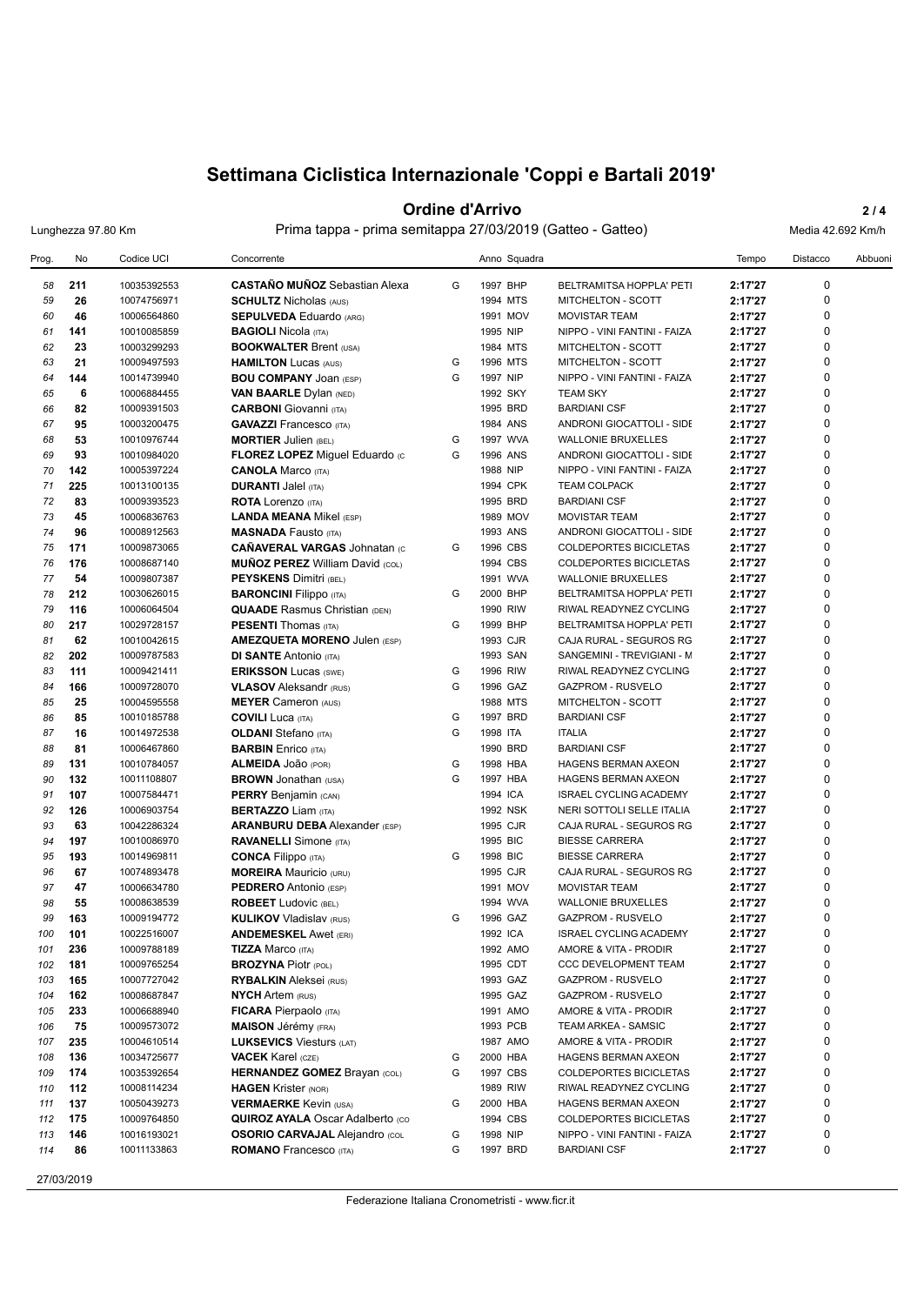### **Ordine d'Arrivo** 3/4

Lunghezza 97.80 Km Prima tappa - prima semitappa 27/03/2019 (Gatteo - Gatteo) Media 42.692 Km/h

| Prog. | No  | Codice UCI  | Concorrente                            |   | Anno Squadra |                               | Tempo   | Distacco    | Abbuoni |
|-------|-----|-------------|----------------------------------------|---|--------------|-------------------------------|---------|-------------|---------|
| 115   | 207 | 10015829370 | ZANA Filippo (ITA)                     | G | 1999 SAN     | SANGEMINI - TREVIGIANI - M    | 2:17'27 | 0           |         |
| 116   | 3   | 10007559213 | <b>ELISSONDE Kenny (FRA)</b>           |   | 1991 SKY     | <b>TEAM SKY</b>               | 2:17'27 | 0           |         |
| 117   | 52  | 10010040692 | <b>MOLLY</b> Kenny (BEL)               | G | 1996 WVA     | <b>WALLONIE BRUXELLES</b>     | 2:17'27 | $\mathbf 0$ |         |
| 118   | 177 | 10035400940 | <b>OCAMPO GIRALDO</b> Victor Alejand   | G | 1999 CBS     | <b>COLDEPORTES BICICLETAS</b> | 2:17'27 | 0           |         |
| 119   | 87  | 10014429843 | <b>SAVINI Daniel (ITA)</b>             | G | 1997 BRD     | <b>BARDIANI CSF</b>           | 2:17'27 | 0           |         |
| 120   | 72  | 10007995814 | <b>GESBERT</b> Elie (FRA)              |   | 1995 PCB     | TEAM ARKEA - SAMSIC           | 2:17'27 | $\mathbf 0$ |         |
| 121   | 155 | 10009639356 | <b>CHOKRI El Mehdi (MAR)</b>           | G | 1998 DDC     | DIMENSION DATA FOR QHUE       | 2:17'27 | 0           |         |
| 122   | 203 | 10014033456 | <b>PUCCIONI</b> Dario (ITA)            | G | 1996 SAN     | SANGEMINI - TREVIGIANI - M    | 2:17'27 | $\pmb{0}$   |         |
| 123   | 215 | 10009688866 | <b>MONTOYA MONTOYA</b> Javier Ignac    | G | 1997 BHP     | BELTRAMITSA HOPPLA' PETI      | 2:17'27 | $\mathbf 0$ |         |
| 124   | 204 | 10010970579 | <b>SALVIETTI Niccolo' (ITA)</b>        |   | 1993 SAN     | SANGEMINI - TREVIGIANI - M    | 2:17'27 | 0           |         |
| 125   | 196 | 10014479454 | <b>PICCOT</b> Michel (ITA)             | G | 1997 BIC     | <b>BIESSE CARRERA</b>         | 2:17'27 | 0           |         |
| 126   | 172 | 10010985131 | <b>CANO MALAVER Diego Fernando (</b>   |   | 1994 CBS     | COLDEPORTES BICICLETAS        | 2:17'27 | $\mathbf 0$ |         |
| 127   | 151 | 10015083480 | <b>BATTISTELLA</b> Samuele (ITA)       | G | 1998 DDC     | DIMENSION DATA FOR QHUE       | 2:17'27 | 0           |         |
| 128   | 105 | 10007882242 | <b>NIV Guy (ISR)</b>                   |   | 1994 ICA     | <b>ISRAEL CYCLING ACADEMY</b> | 2:17'27 | 0           |         |
| 129   | 226 | 10009335929 | <b>ROCCHETTI Filippo</b> (ITA)         | G | 1996 CPK     | <b>TEAM COLPACK</b>           | 2:17'27 | 0           |         |
| 130   | 35  | 10007597306 | <b>MORTON Lachlan (AUS)</b>            |   | 1992 EF1     | EF EDUCATION FIRST            | 2:17'27 | 0           |         |
| 131   | 106 | 10001457610 | <b>PLAZA Ruben (ESP)</b>               |   | 1980 ICA     | <b>ISRAEL CYCLING ACADEMY</b> | 2:17'27 | $\mathbf 0$ |         |
| 132   | 115 | 10019920043 | <b>LUNKE</b> Sindre Skjøstad (NOR)     |   | 1993 RIW     | RIWAL READYNEZ CYCLING        | 2:17'27 | 0           |         |
| 133   | 114 | 10007514450 | <b>KAMP</b> Alexander (DEN)            |   | 1993 RIW     | RIWAL READYNEZ CYCLING        | 2:17'27 | 0           |         |
| 134   | 167 | 10006473318 | <b>VOROBYEV Anton (RUS)</b>            |   | 1990 GAZ     | <b>GAZPROM - RUSVELO</b>      | 2:17'27 | $\mathbf 0$ |         |
| 135   | 147 | 10002711940 | <b>SANTAROMITA Ivan (ITA)</b>          |   | 1984 NIP     | NIPPO - VINI FANTINI - FAIZA  | 2:17'27 | 0           |         |
| 136   | 22  | 10004404790 | <b>BEWLEY</b> Sam (NZL)                |   | 1987 MTS     | <b>MITCHELTON - SCOTT</b>     | 2:17'27 | 0           |         |
| 137   | 205 | 10014612022 | <b>PUGI Gianni</b> (ITA)               | G | 1997 SAN     | SANGEMINI - TREVIGIANI - M    | 2:17'27 | $\mathbf 0$ |         |
| 138   | 232 | 10010991902 | <b>CELANO Danilo (ITA)</b>             |   | 1989 AMO     | AMORE & VITA - PRODIR         | 2:17'27 | 0           |         |
| 139   | 5   | 10002630401 | <b>GOLAS</b> Michal (POL)              |   | 1984 SKY     | <b>TEAM SKY</b>               | 2:17'27 | 0           |         |
| 140   | 187 | 10009820727 | <b>VALTER Attila (HUN)</b>             | G | 1998 CDT     | <b>CCC DEVELOPMENT TEAM</b>   | 2:17'27 | 0           |         |
| 141   | 102 | 10014093979 | <b>BADILATTI Matteo (SUI)</b>          |   | 1992 ICA     | <b>ISRAEL CYCLING ACADEMY</b> | 2:17'27 | 0           |         |
| 142   | 36  | 10046251200 | <b>WHELAN James (AUS)</b>              | G | 1996 EF1     | EF EDUCATION FIRST            | 2:17'27 | 0           |         |
| 143   | 173 | 10009225185 | <b>ESTRADA CELIS Eduardo (COL)</b>     |   | 1995 CBS     | COLDEPORTES BICICLETAS        | 2:17'27 | $\mathbf 0$ |         |
| 144   | 192 | 10014971528 | <b>BELLIA</b> Matteo (ITA)             | G | 1997 BIC     | <b>BIESSE CARRERA</b>         | 2:17'27 | 0           |         |
| 145   | 94  | 10004501891 | <b>FRAPPORTI Marco (ITA)</b>           |   | 1985 ANS     | ANDRONI GIOCATTOLI - SIDE     | 2:17'27 | $\mathbf 0$ |         |
| 146   | 154 | 10009979967 | <b>MUGISHA</b> Samuel (RWA)            | G | 1999 DDC     | DIMENSION DATA FOR QHUE       | 2:18'22 | 55          |         |
| 147   | 121 | 10003105600 | <b>VISCONTI</b> Giovanni (ITA)         |   | 1983 NSK     | NERI SOTTOLI SELLE ITALIA     | 2:19'01 | 1'34        |         |
| 148   | 216 | 10053637950 | <b>PENA MOLANO Wilson Estiben (CO)</b> | G | 1998 BHP     | BELTRAMITSA HOPPLA' PETI      | 2:19'02 | 1'35        |         |
| 149   | 227 | 10007518288 | <b>TONIATTI Andrea</b> (ITA)           |   | 1992 CPK     | <b>TEAM COLPACK</b>           | 2:19'02 | 1'35        |         |
| 150   | 191 | 10074375742 | <b>AMICI</b> Alberto (ITA)             |   | 1993 BIC     | <b>BIESSE CARRERA</b>         | 2:19'02 | 1'35        |         |
| 151   | 246 | 10053731112 | <b>DIMA</b> Emil (ROU)                 | G | 1997 GTV     | <b>GIOTTI VICTORIA</b>        | 2:19'02 | 1'35        |         |
| 152   | 224 | 10011131742 | <b>HOLEC</b> Richard (CZE)             | G | 1999 CPK     | <b>TEAM COLPACK</b>           | 2:19'02 | 1'35        |         |
| 153   | 148 | 10010165883 | <b>ZACCANTI</b> Filippo (ITA)          |   | 1995 NIP     | NIPPO - VINI FANTINI - FAIZA  | 2:19'02 | 1'35        |         |
| 154   | 221 | 10014460256 | <b>BOTTA</b> Davide (ITA)              | G | 1997 CPK     | <b>TEAM COLPACK</b>           | 2:19'02 | 1'35        |         |
| 155   | 214 | 10015155626 | <b>FURLAN Matteo (ITA)</b>             | G | 1998 BHP     | BELTRAMITSA HOPPLA' PETI      | 2:19'02 | 1'35        |         |
| 156   | 247 | 10007585077 | <b>ZURLO</b> Federico (ITA)            |   | 1994 GTV     | <b>GIOTTI VICTORIA</b>        | 2:19'02 | 1'35        |         |
| 157   | 245 | 10008696032 | <b>STERBINI</b> Simone (ITA)           |   | 1993 GTV     | <b>GIOTTI VICTORIA</b>        | 2:19'02 | 1'35        |         |
| 158   | 223 | 10015723983 | <b>MASOTTO</b> Giulio (ITA)            | G | 1999 CPK     | <b>TEAM COLPACK</b>           | 2:19'02 | 1'35        |         |
| 159   | 242 | 10011232984 | <b>KOBAYASHI</b> Marino (JPN)          |   | 1994 GTV     | <b>GIOTTI VICTORIA</b>        | 2:20'50 | 3'23        |         |
| 160   | 195 | 10009503960 | PEDRETTI Giovanni (ITA)                | G | 1996 BIC     | <b>BIESSE CARRERA</b>         | 2:20'50 | 3'23        |         |
| 161   | 194 | 10009490523 | <b>DELCO</b> Lorenzo (SUI)             |   | 1995 BIC     | <b>BIESSE CARRERA</b>         | 2:20'50 | 3'23        |         |
| 162   | 77  | 10003062857 | <b>WAGNER Robert Thomas (GER)</b>      |   | 1983 PCB     | TEAM ARKEA - SAMSIC           | 2:20'50 | 3'23        |         |
| 163   | 213 | 10015903031 | <b>FERRARI</b> Davide (ITA)            | G | 1999 BHP     | BELTRAMITSA HOPPLA' PETI      | 2:23'40 | 6'13        |         |
| 164   | 153 | 10076377679 | <b>EJGU</b> Million Beza (ETH)         | G | 1998 DDC     | DIMENSION DATA FOR QHUE       | 2:23'40 | 6'13        |         |
| 165   | 234 | 10007997935 | <b>SERGIS Kaspars (LAT)</b>            |   | 1992 AMO     | AMORE & VITA - PRODIR         | 2:23'40 | 6'13        |         |
| 166   | 113 | 10010973714 | <b>JØRGENSEN Mathias Norsgaard (D)</b> | G | 1997 RIW     | RIWAL READYNEZ CYCLING        | 2:23'40 | 6'13        |         |
| 167   | 241 | 10007390370 | <b>CRISTA Daniel (ROU)</b>             |   | 1991 GTV     | <b>GIOTTI VICTORIA</b>        | 2:23'40 | 6'13        |         |
| 168   | 237 | 10049192724 | <b>VIVAS</b> Federico Nicolas (ARG)    | G | 1996 AMO     | AMORE & VITA - PRODIR         | 2:23'40 | 6'13        |         |
| 169   | 184 | 10015064686 | <b>PEKALA Piotr (POL)</b>              | G | 1998 CDT     | CCC DEVELOPMENT TEAM          | 2:24'16 | 6'49        |         |
| 170   | 74  | 10010202259 | <b>GUERNALEC Thibault (FRA)</b>        | G | 1997 PCB     | TEAM ARKEA - SAMSIC           | 2:26'40 | 9'13        |         |

27/03/2019